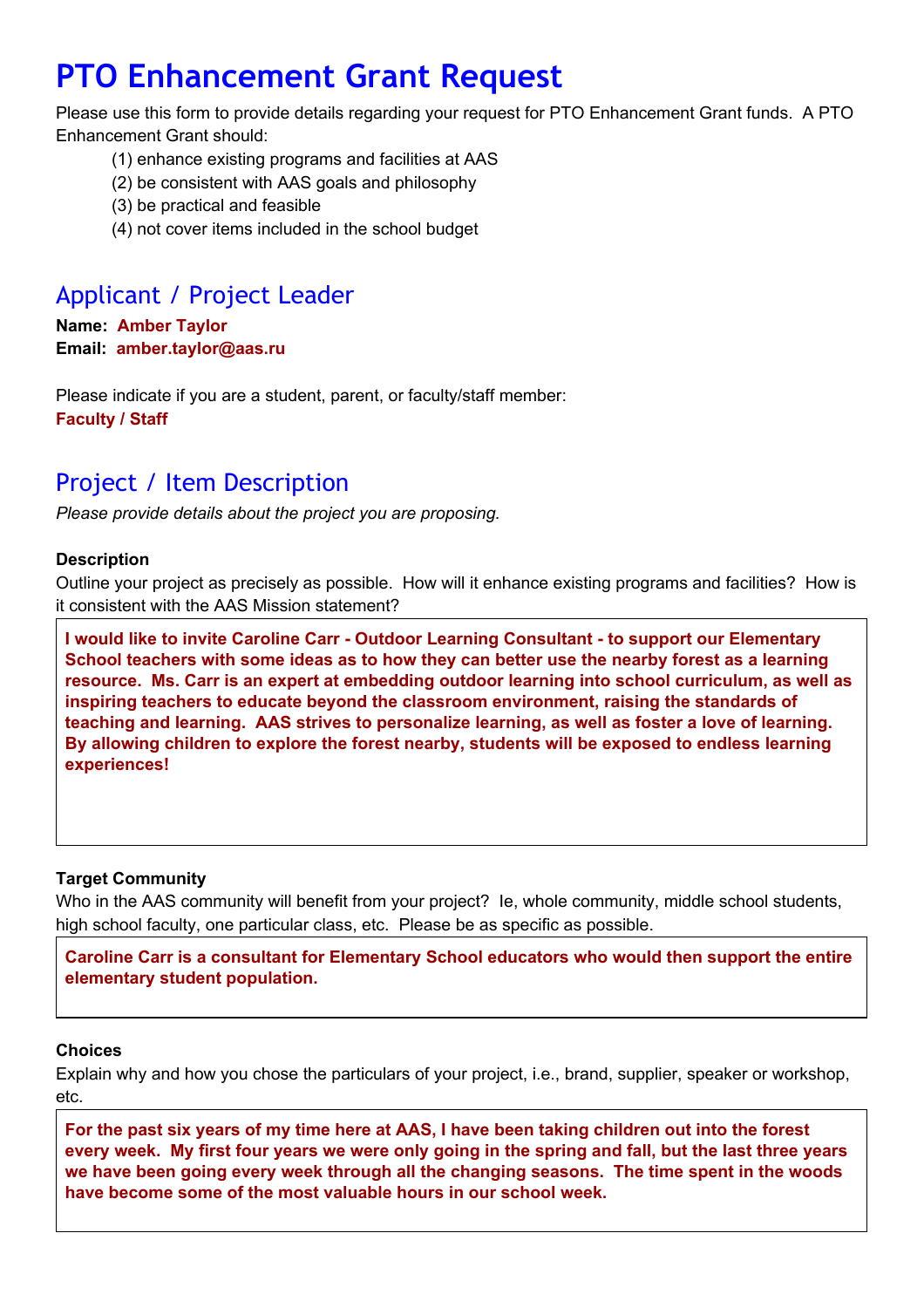**Watching children in the woods is a practice of seeing inquiry at its finest! Some students were** nervous at first, not sure if it was OK to get dirty, hesitant at brushing up against a low hanging **branch. Within a month, all children were negotiating uneven surfaces, exploring and discovering minibeasts in the dirt beneath them, role playing and building dens, and connecting** to the natural world around them in an authentic way. These times, for me as a teacher. I feel like **I see children at their finest and most raw.**

**This got me thinking that more children here at AAS need to connect with the natural world around them. Children are connecting online and virtually with endless information, but could that be distracting them from connecting to the natural world around them? Many articles suggest that if children don´t develop a connection with nature, they will never feel a sense of responsibility towards the environment.**

**Growing up in an urban location such as Moscow, many children could be feeling alienated from** the natural world. Parents struggle to find the time to take their children to the woods. I feel it is **our responsibility to expose children to the eightmember beaver family living in their lodge only 50m away, to allow children to build structures in the woods, to observe the changing of the seasons, to scoop up pond water and study it under a microscope, to develop a deep connection with nature all the while enriching the delivery of our curriculum in an authentic way, especially science.**

**A few months ago I sent and email out to three professors at Sheffield University, educators at Forest School training facilities in both Denmark and the UK. It was recommended to me to write to Caroline Carr. She replied with a very detailed and comprehensive description of the support she can offer to our elementary educators here at AAS. See her response here. I would suggest that she come for an entire week, through which she could take each grade level into the woods for a day to discuss and model ways that the forest could support inquiry, as well as standards and learning outcomes.**

### **How will your project positively impact the AAS community?**

**Studies by researchers throughout the world suggest physical activity and exposure to nature are important to good health, report positive impacts upon mental health and wellbeing associated with natural environments, and can reduce sadness and negative emotions. What a gift we can give the children and educators of our community!**

### Budget

### **Projected Total Costs**

Outline exactly what is included in this estimate. Include your source of information. Cost of items that will be purchased should be checked with AAS Purchasing - Ilya Fateev [\(ilya.fateev@aas.ru\)](mailto:ilya.fateev@aas.ru).

**Caroline Carr £400 (approx. \$580 USD) Extra Educator £250 (approx. \$360 USD) Resource Pack for school to keep, (maths equipment, outdoor learning books, outdoor learning cards pack) £250 (approx. \$360 USD) Travel and accommodation expenses from the UK £200 (approx. \$290 USD) per person for flights, school accommodation provided at \$50 USD per night, \$300 USD for the six nights (approx. £200).**